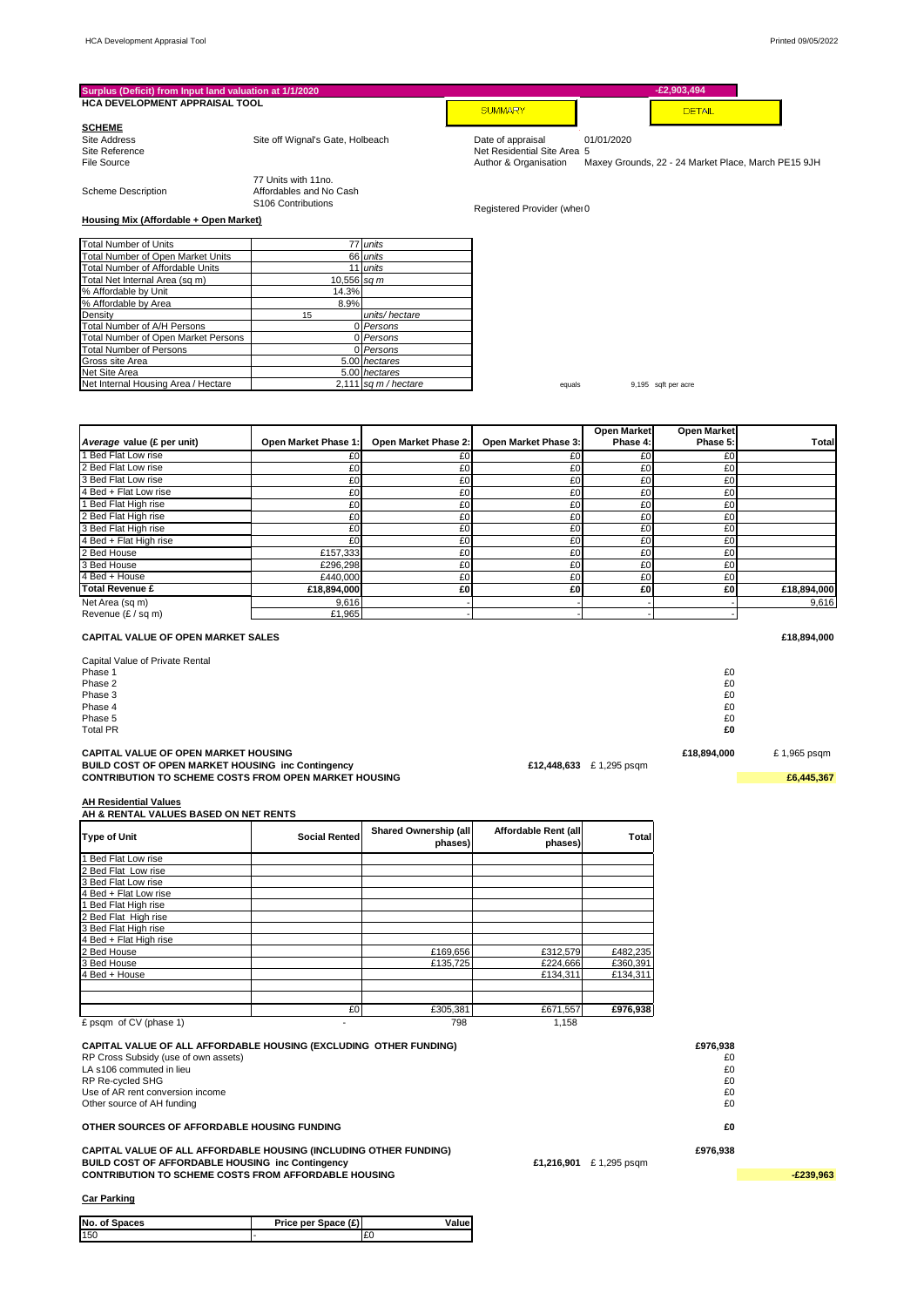| Value of Residential Car Parking<br>Car Parking Build Costs                         |              |                               | £90,000                                  | £O           |                  |
|-------------------------------------------------------------------------------------|--------------|-------------------------------|------------------------------------------|--------------|------------------|
| <b>Ground rent</b>                                                                  |              |                               |                                          |              |                  |
|                                                                                     |              |                               | <b>Capitalised annual</b><br>ground rent |              |                  |
| Social Rented                                                                       |              |                               | £0                                       |              |                  |
| <b>Shared Ownership</b>                                                             |              |                               | £0                                       |              |                  |
| Affordable Rent                                                                     |              |                               | £0                                       |              |                  |
| Open market (all phases)<br><b>Capitalised Annual Ground Rents</b>                  |              |                               | £0                                       | £0           |                  |
|                                                                                     |              |                               |                                          |              |                  |
| TOTAL CAPITAL VALUE OF RESIDENTIAL SCHEME<br>TOTAL BUILD COST OF RESIDENTIAL SCHEME |              |                               | £13,755,534                              | £19,870,938  |                  |
| TOTAL CONTRIBUTION OF RESIDENTIAL SCHEME                                            |              |                               |                                          |              | £6,115,404       |
| Non-Residential                                                                     |              |                               |                                          |              |                  |
|                                                                                     |              |                               | Cost                                     | Values       |                  |
| Office<br>Retail                                                                    |              |                               | £0<br>£0                                 | £0<br>£0     |                  |
| Industrial                                                                          |              |                               | £0                                       | £0           |                  |
| Leisure<br><b>Community Use</b>                                                     |              |                               | £0<br>£0                                 | £0<br>£0     |                  |
| Community Infrastructure Levy                                                       |              |                               | £0                                       |              |                  |
| CAPITAL VALUE OF NON-RESIDENTIAL SCHEME                                             |              |                               |                                          | £O           |                  |
| <b>COSTS OF NON-RESIDENTIAL SCHEME</b>                                              |              |                               | £0                                       |              |                  |
| <b>CONTRIBUTION TO SCHEME COSTS FROM NON-RESIDENTIAL</b>                            |              |                               |                                          |              | £                |
| GROSS DEVELOPMENT VALUE OF SCHEME                                                   |              |                               |                                          | £19,870,938  |                  |
| <b>TOTAL BUILD COSTS</b>                                                            |              |                               | £13,755,534                              |              |                  |
| TOTAL CONTRIBUTION TO SCHEME COSTS                                                  |              |                               |                                          |              | £6,115,404       |
| External Works & Infrastructure Costs (£)                                           |              |                               | Per unit                                 | % of GDV     | per Hectare      |
| Site Preparation/Demolition                                                         |              | £30,000                       | 390                                      | 0.2%         | 6,000            |
| Roads and Sewers                                                                    |              | £1,752,000                    | 22,753                                   | 8.8%         | 350,400          |
| SUDs and Storm Attenuation<br>Site Landscaping                                      |              | £92,160<br>£40,000            | 1,197<br>519                             | 0.5%<br>0.2% | 18,432<br>8,000  |
| Site Works                                                                          |              | £46,250                       | 601                                      | 0.2%         | 9,250            |
| Public Open Space<br>Site Specific Sustainability Initiatives                       |              | £0<br>£0                      |                                          |              |                  |
| Plot specific external works                                                        |              | £192,500                      | 2,500                                    | 1.0%         | 38,500           |
| Single Garages                                                                      |              | £126,000<br>£195,000          | 1,636<br>2,532                           | 0.6%<br>1.0% | 25,200<br>39,000 |
| Double Garages                                                                      |              | £2,473,910                    |                                          | 12.4%        | 494,782          |
| Other site costs                                                                    |              |                               |                                          |              |                  |
| Fees and certification<br>Other Acquisition Costs (£)                               | 6.5%         | £872,445<br>£0                | 11,330                                   | 4.4%         | 174,489          |
| Site Abnormals (£)                                                                  |              |                               |                                          |              |                  |
| De-canting tenants                                                                  |              | £0                            |                                          |              |                  |
| Decontamination<br>Other                                                            |              | £0<br>£0                      |                                          |              |                  |
| Other 2                                                                             |              | £0                            |                                          |              |                  |
| Other <sub>3</sub><br>Other 4                                                       |              | £0<br>£0                      |                                          |              |                  |
| Other <sub>5</sub>                                                                  |              | £0                            |                                          |              |                  |
|                                                                                     |              | £O                            |                                          |              |                  |
| <b>Total Site Costs inc Fees</b>                                                    |              | £3,346,355                    | 43,459                                   |              |                  |
|                                                                                     |              |                               |                                          |              |                  |
| Statutory 106 Costs (£)<br>Education                                                |              |                               |                                          |              |                  |
| Sport & Recreation                                                                  |              | £411,803<br>£0                | 5,348                                    |              |                  |
| Social Infrastructure                                                               |              | £0                            |                                          |              |                  |
| Public Realm<br>Affordable Housing                                                  |              | £0<br>£0                      |                                          |              |                  |
| Transport                                                                           |              | £0                            |                                          |              |                  |
| Highway<br>Health                                                                   |              | £0<br>£34,188                 | 444                                      |              |                  |
| Public Art                                                                          |              | £0                            |                                          |              |                  |
| Flood work                                                                          |              | £0                            |                                          |              |                  |
| Community Infrastructure Levy<br><b>Other Tariff</b>                                |              | £0<br>£0                      |                                          |              |                  |
| Other 1                                                                             |              | £0                            |                                          |              |                  |
| Other 2<br>Other 3                                                                  |              | £0<br>£0                      |                                          |              |                  |
| Other 4                                                                             |              | £0                            |                                          |              |                  |
| <b>Statutory 106 costs</b>                                                          |              | £445,991                      | 5,792                                    |              |                  |
|                                                                                     |              |                               |                                          |              |                  |
| <b>Marketing (Open Market Housing ONLY)</b>                                         |              |                               | per OM unit                              |              |                  |
| Sales/letting Fees<br>Legal Fees (per Open Market unit):                            | 3.0%<br>£750 | £566,820 8,588<br>£49,500 750 |                                          |              |                  |
|                                                                                     |              |                               |                                          |              |                  |
| <b>Marketing (Affordable Housing)</b><br>Developer cost of sale to RP (£)           |              | £10.000                       | per affordable unit<br>909               |              |                  |

Developer cost of sale to RP (£) £10,000 909 RP purchase costs (£) £0 Intermediate Housing Sales and Marketing (£) £0

**Total Marketing Costs 2026,320**